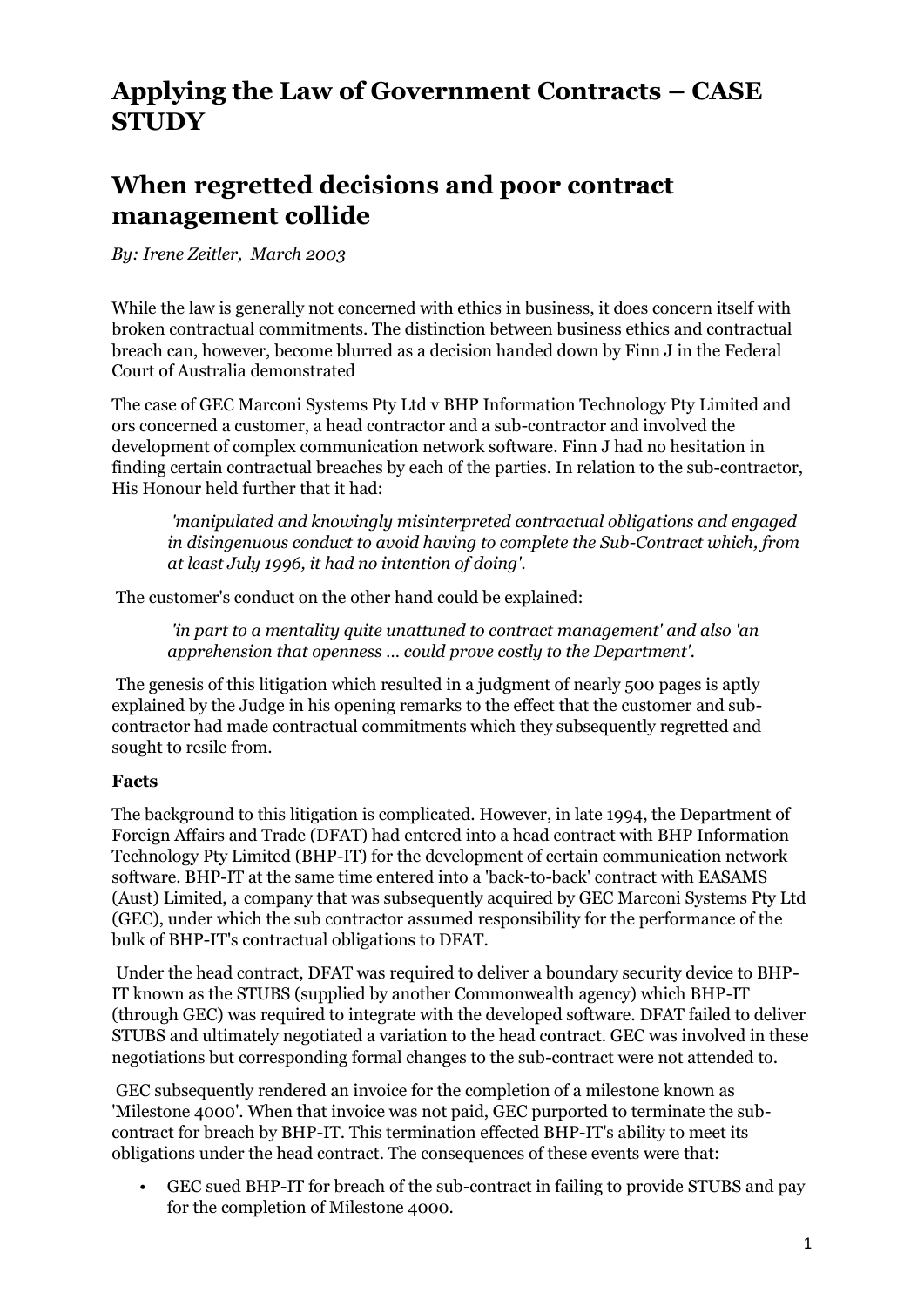- BHP-IT in its defence successfully argued that there was no obligation to provide STUBS because the variation of the head contract dealing with this issue also bound GEC.
- BHP-IT also successfully argued that Milestone 4000 had not been fulfilled on the basis that the relevant clause in the sub-contract required not only delivery of the relevant items but also a satisfactory review of the items. The latter had not occurred at the time the invoice was rendered.
- BHP-IT succeeded in its cross-claim that GEC had repudiated the sub-contract and was therefore liable to pay damages to BHP-IT (which included lost profits and liabilities incurred to DFAT).
- BHP-IT succeeded in the cross-claim against DFAT that in respect of a certain period of time at least the Commonwealth had breached several clauses in the head contract which required DFAT to report any identified risks which might have a significant effect on the implementation of the implementation plan and to act in a fair and reasonable manner in discharging certain of its obligations under the head contract.
- BHP-IT failed in its claim against DFAT for misleading and deceptive conduct under the Trade Practices Act. Finn J held that DFAT had engaged in misleading and deceptive conduct by representing that it was willing and able to supply STUBS, however, in order for the Trade Practices Act to apply those representations must have been made in the course of carrying on a business. His Honour held that DFAT was not carrying on a business.
- DFAT succeeded in its counterclaim against BHP-IT in respect of losses incurred as a result of the late delivery of software under the head contract.

## **Lessons to be learnt**

The case before Finn J is illustrative of the significant risks which all parties face in committing to complex IT contracts.

For head contractors, a key risk is of becoming the 'meat in the sandwich' if either or both the customer and a sub-contractor failed to perform.

For all parties, the case highlights the dangers of 'sitting' on a breach or an identified risk. In relation to these dangers, Finn J makes some interesting observations on what a contractual obligation to act in a 'fair and reasonable manner' might entail. While His Honour did not consider that a party could be in breach of such an obligation simply because something could 'have been done more openly, more expeditiously or in a more effective way', he found that DFAT had breached its obligation by acting covertly and without regard to the interests of BHP-IT.

While the focus of IT contracts is frequently the contract negotiating process itself, the case demonstrates that the story does not end once the contracts have been signed. IT contracts which are complex and long term require active project management – the recent Report of the Victorian Auditor–General on RMIT University's management of its electronic student records system which has given rise to a budget blow out of approximately \$47 million is another recent example of where project management was mishandled.

Effective project management means, among other things, that any variations to a head contract which flow on to a sub-contract must be documented and any risks to the project such as non-delivery or late delivery of key deliverables must, once identified, be promptly dealt with, taking particular care not to mislead the other parties as to the true state of affairs. A business culture which values and rewards commitment to mutually rewarding business relationships and more open communication is an essential backdrop to effective